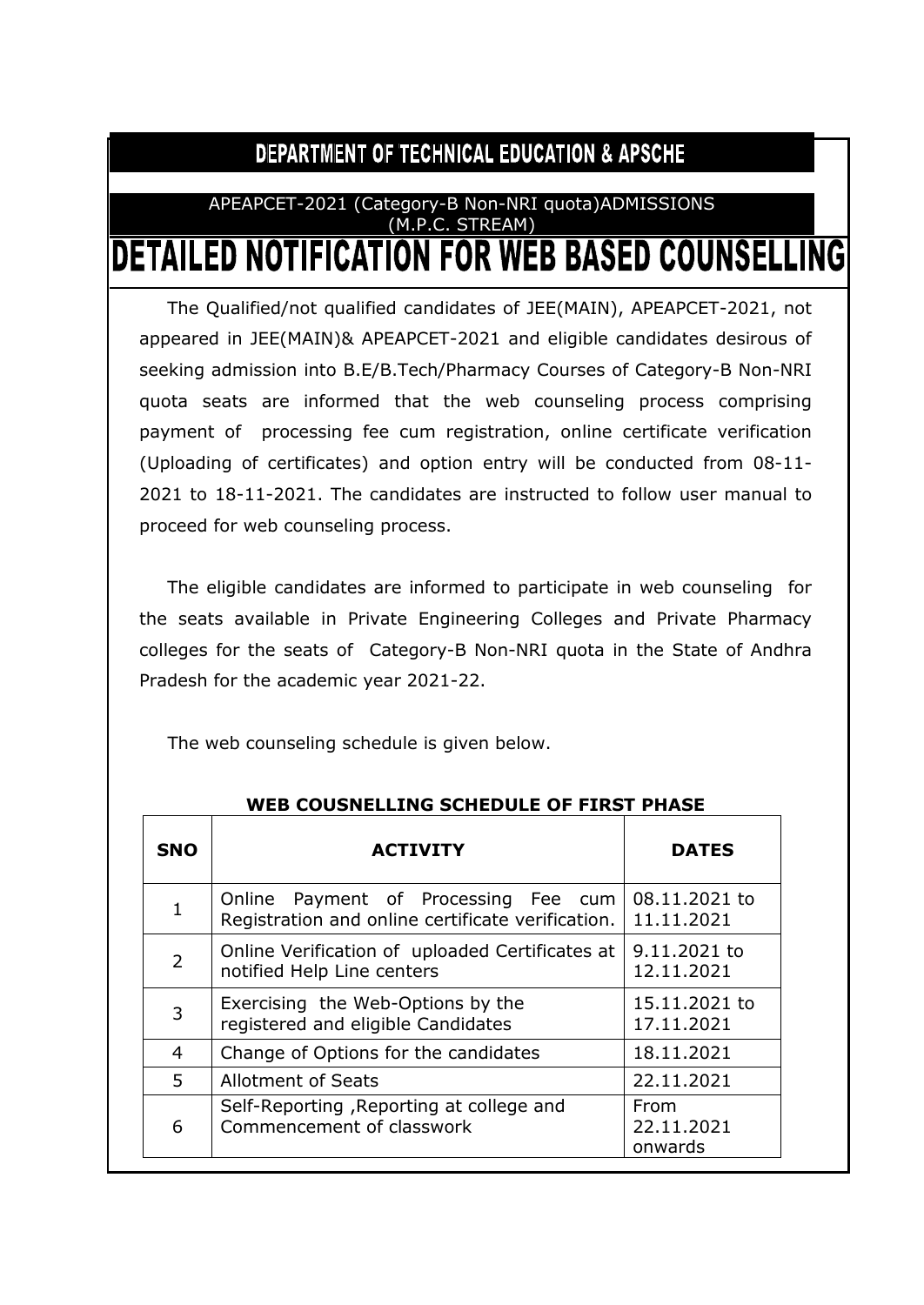The candidates are request to keep ready the following certificates before proceeding for online registration:

- 1) JEE(MAIN) Rank card(if qualified)
- 2) APEAPCET-2021 Rank card(if qualified)
- 3) Memorandum of Marks (Inter or its equivalent).
- 4) Proof of Date of Birth (SSC or its Equivalent Memo).
- 5) Transfer Certificate (T.C.)
- 6) Study Certificate from VI class to Intermediate or its equivalent
- 7) Integrated Community Certificate, in case of BC/ST/SC issued by the competent authority.

## **Eligibility Criteria:**

1) Age of the candidates should have completed 16 years as on 31-12-2021.

2) The candidates have secured not less than 45% (40% in case of candidates belonging to reserved categories (BC, SC and ST) of marks in aggregate/ Group Subjects in Qualifying Examination.

3) The candidates secured rank in JEE (Mains) are eligible; satisfying the eligibility criteria mentioned S.No 1& 2.

4) The candidates secured rank in APEAPCET are eligible; satisfying the eligibility criteria mentioned S.No 1& 2..

5) The candidate with intermediate or its equivalent; satisfying the eligibility criteria mentioned S.No 1& 2.

## **I. Registration and Payment of Processing fee:**

## **a) Registration:**

- 1. Open the website using [https://sche.ap.gov.in](https://sche.ap.gov.in/) and click on EAPCET-2021 CAT-B ADMISSIONS
- 2. Then click on **Registration form** link
- 3. Candidate can enter into **Registration form** by using "**Aadhar Number**"
- 4. The candidate has to enter the details in **Registration form**
- 5. Enter the required details in the registration form and upload the necessary certificates.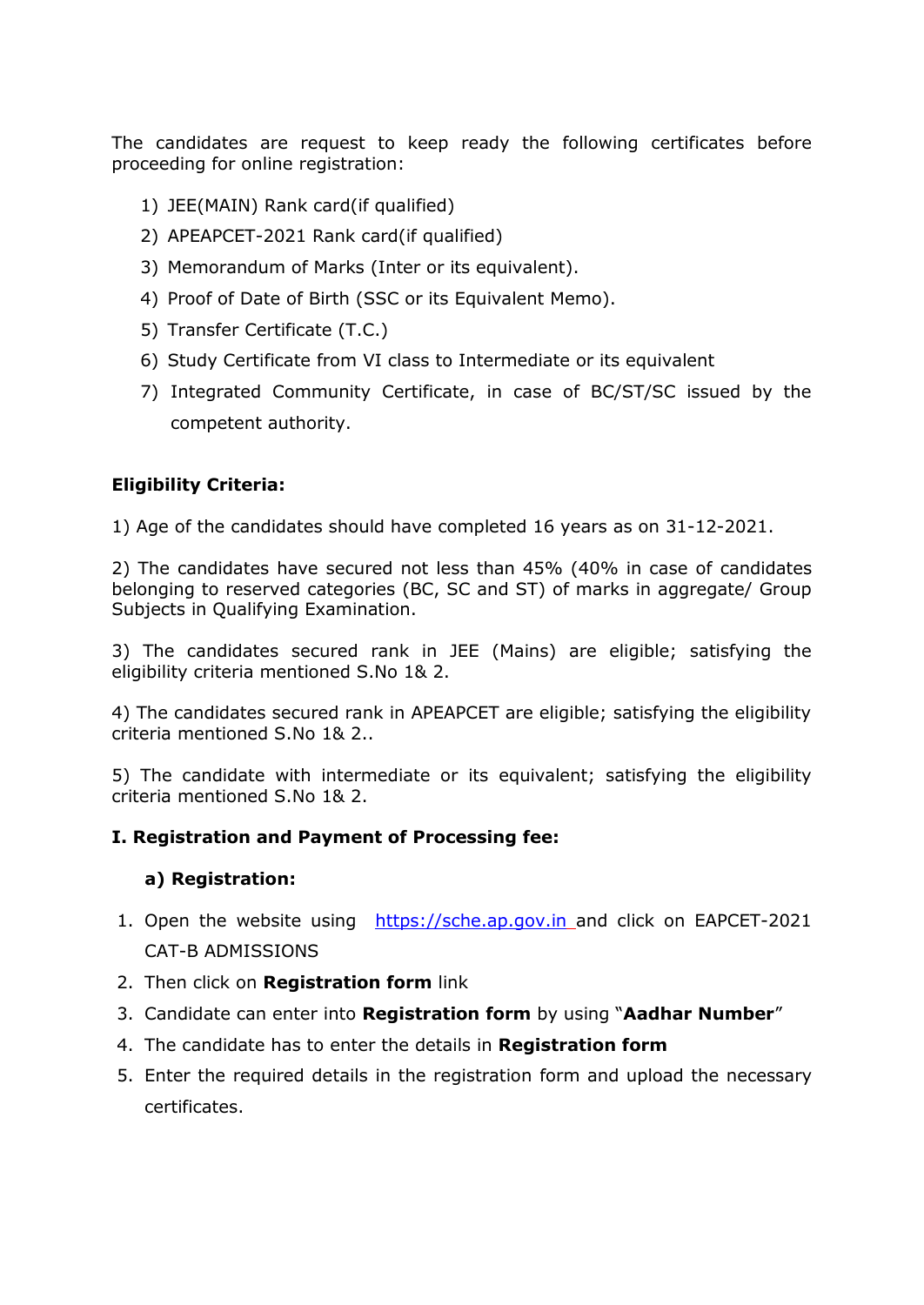## **b) Payment of Processing fee:**

1. The processing fee for web counseling is as follows:

| <b>Status of the Candidate</b>    | OC/BC (in Rs.) SC/ST (in Rs.) |          |
|-----------------------------------|-------------------------------|----------|
| Qualified in APEAPCET/JEE (Mains) | $1200/-$                      | $600/-$  |
| Not qualified/not appeared in     |                               |          |
| APEAPCET/JEE (Mains)              | $1800/-$                      | $1100/-$ |

- 2. The candidates are instructed to pay through online by credit card/ debit card/net banking etc in web site [https://sche.ap.gov.in](https://sche.ap.gov.in/)
- 3. All the candidates are allowed to pay the processing fee from 08.11.2021 to 11.11.2021 using URL [https://sche.ap.gov.in](https://sche.ap.gov.in/).
- 4. Once the payment is success click on print button and take a print out.

## **II. Verification of Certificates:**

The candidates are instructed to upload necessary certificates duly selecting the Help line Centers for online verification of uploaded certificates. The concerned authorizes in Help Line Centres will verify the uploaded certificates by online. Hence, the candidates need not visit/attend physically the Help line Centres for verification of certificates, if they don't have any problem.

Note: The majority of the candidates are committing the following mistakes during registration:

- (i) do not uploading the appropriate certificate
- (ii) Improper scanning of certificate (images of the certificates are visible).

Hence the candidates are requested to take utmost care while scanning and uploading of the certificates.

The verification officers at Help Line Centres will verify the uploaded certificates by online. After verification of certificates, the verification officer may approve if all the certificates are visible and proper. Else the verification officer may ask the candidate to re upload the certificate (only one time is allowed). Therefore the candidates are requested to verify the status of application.

## **III. Option entry:**

1. The candidates are requested to exercise options as per the schedule i.e. from 15-11-2021 to 17-11-2021. The candidates can freeze their options. The candidates cannot modify further. In case of any candidates clicks on Freeze button, exercised options will not be given for any